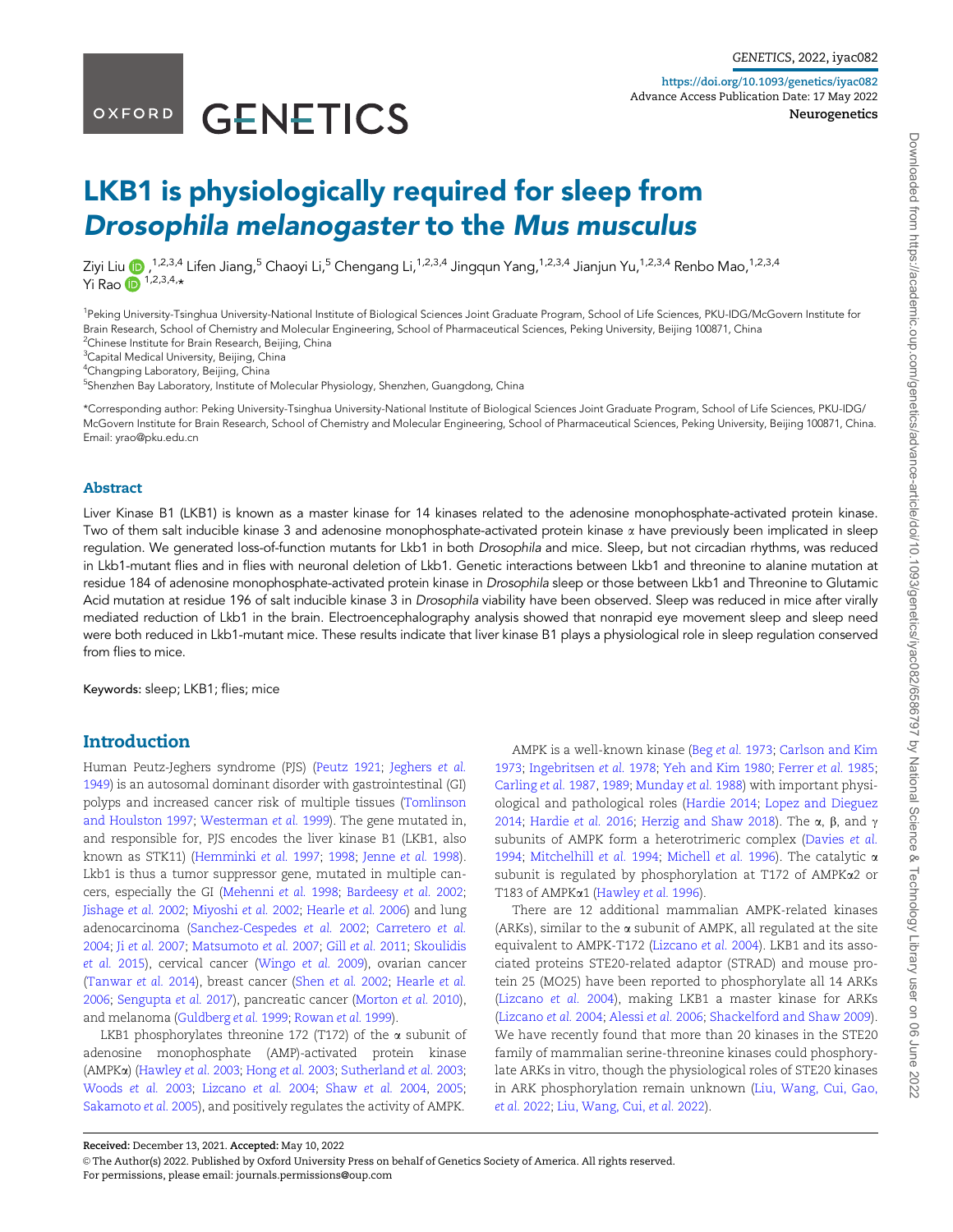Some ARKs have been reported to regulate sleep. In mice, inhibitors of AMPK were found to decrease sleep, whereas activators of AMPK were found to increase sleep (Chikahisa et al. 2009). In flies, knockdown of  $AMPK\beta$  in neurons decreased the total amount of sleep and resulted in fragmented sleep (Nagy et al. 2018). Knockdown of AMPK $\alpha$  in a specific pair of neurons suppressed sleep (Yurgel et al. 2019).

Studies in mice have shown that sleep was increased in gainof-function (GOF) mutations in the salt inducible kinase (SIK) 3 (Funato et al. 2016), and sleep need was reduced in GOF mutants of SIK 1, 2, and 3 (Funato et al. 2016; Honda et al. 2018; Park et al. 2020). Sleep was also decreased when SIK3 was downregulated in flies (Funato et al. 2016). Here we investigated the functional role of LKB1 in regulating sleep in flies and mice.

## Materials and methods Fly lines and rearing conditions

Flies were reared on standard corn meal at 25°C, 60% humidity and kept in 12 hours (h) light/12 h dark (LD) conditions. 57C10- Gal4, nos-phiC31, hs-Cre on X were from the Bloomington Stock Center. vas-Cas9 was a gift from Dr J. Ni (Tsinghua University, Beijing). Upstream activation sequence (UAS)-Cas9, UAS-Ampk, UAS-Ampk-T184A, UAS-Ampk-T184E, Sik3-flag, Sik3–T196A-flag, and Sik3-T196E-flag flies were from our laboratory.

Flies used in behavioral assays were backcrossed into our isogenized Canton S background for 7 generations. All results of sleep analysis in this paper were obtained from female flies.

#### Generation of KO, KI, and transgenic lines

Total RNA was extracted from isoCS by TRIzol reagent (Invitrogen). Using the PrimeScript II 1st Strand cDNA Synthesis Kit (Takara), we reverse-transcribed the extracted mRNA into cDNA. The UAS-Lkb1 flies was constructed by inserting the coding sequence (CDS) of CG9374 amplified from cDNA into the pACU2 plasmid (a gift from the Jan Lab at UCSF) (Han et al. 2011) before being inserted into the attP40 site.

The UAS-Lkb1-sgRNA construct was designed by inserting the sgRNAs into pMt: sgRNA<sup>3XEF</sup> vectors based on pACU2, with rice tRNA separating the different sgRNAs. CRISPR-Gold website was used to design 3 sgRNAs of Lkb1 (Supplementary Fig. 3) (Chu et al. 2016; Poe et al. 2019). The construct was inserted into the attP40 site.

KO and KI lines were generated as described previously (Deng et al. 2019). Knockout flies were generated with the CRISPR/Cas9 system. Two different sgRNAs were constructed with U6b-sgRNA plasmids. The 5' homologous arm and the 3' homologous arm of  $\sim$ 2 kb amplified from the wt fly genome were inserted into a pBSK plasmid for homologous recombination repair. The cassette of attP-3P3-RFP was introduced in the middle. sgRNA plasmids and the donor plasmids were injected into vas-Cas9 embryos to introduce attP-3P3-RFP into the genome at the region of interest and replaced it by homologous recombination. 3P3-RFP served as a marker to screen for the correct flies. Primers across the homologous arms were designed to verify the sequences by PCR and DNA sequencing. attP site was introduced into the genome with 3P3-RFP-LoxP. For KI files, the nos-phiC31 virgin females were first crossed with knock-out males and the pBSK plasmid inserted with attB-T2A-Gal4-miniwhite-LoxP cassette was injected into the female embryos. Miniwhite serves as a marker to screen for the correct flies, which could be excised by the Cre/LoxP system. Primers were designed to verify the sequence by PCR and DNA sequencing.

#### Quantitative PCR

Total RNA was extracted from 30 flies of 5–7 days old by TRIzol reagent (Invitrogen). The genomic template was removed using DNase (Takara). cDNA was reverse-transcribed using Takara's PrimeScript II 1st Strand cDNA synthesis kit (Takara). Quantitative PCR was carried out with TransStart Top Green qPCR SuperMix kit (TransGen) in the Bio-Rad PCR system (CFX96 Touch Deep Well). The sequences of primers used to detect Lkb1 and RP49(endogenous control) mRNA are

Lkb1-F: 5′-GCCGTCAAGATCCTGACTA-3′ Lkb1-R: 5′-CTCCGCTGGACCAGATG-3′ Rp49-F: 5'-CGACGCTTCAAGGGACAGTATC-3' Rp49-R: 5'-TCCGACCAGGTTACAAGAACTCTC-3'

#### Drosophila sleep analysis

Drosophila sleep analysis was performed as described previously (Qian et al. 2017; Dai et al. 2019). 5–7 days old flies were placed in a 65 mm  $\times$  5 mm clear glass tube with one end containing food and the other end plugging with cotton. All flies were recorded by video-cameras. Before sleep measurement, flies were entrained to an LD cycle at 25°C, 60% humidity for at least 2 days, and infrared LED light was used to ensure constant illumination when lights off. Immobility longer than 5 min was defined as one sleep event (Hendricks et al. 2000; Shaw et al. 2000). Information of fly location was tracked and sleep parameters were analyzed using Matlab (Mathworks), from which dead flies were removed. Sleep duration, sleep bout duration, sleep bout number, and sleep latency for each LD were analyzed. Each experiment was repeated at least 3 times.

#### Drosophila circadian analysis

Flies were reared and recorded in the same condition as sleep assay as described in papers from our laboratory (Qian et al. 2017; Dai et al. 2021), except that the condition was constant darkness. Six to 8 days activity was measured and calculated in ActogramJ (Klarsfeld et al. 2003). Rhythmic strength, power and period were calculated by Chi-square method.

#### Immunoblot analysis

Mouse brains were quickly dissected and washed with phosphate buffer saline on ice. Lysis buffer (20 mM HEPES, 10 mM KCl, 1.5 mM MgCl<sub>2</sub>, 1 mM EDTA, 1 mM EGTA, 1 mM DTT, freshly supplemented with a protease and phosphatase inhibitors cocktail) were used to homogenize brains by homogenizer (Wiggens, D-500 pro) at 4°C. Brain homogenates were centrifuged at 14,000 revolution per minutes for 15 min at  $4^{\circ}$ C. The supernatant was transferred to a new microtube and quantified with bicinchoninic acid assay (Thermo Fisher, 23225). The supernatant was analyzed by SDS-PAGE and proteins were transferred to a nitrocellulose membrane (GE Healthcare, #BA85). Membranes were incubated for 1 h in a blocking solution (tris-buffered saline containing 0.1% Tween-20, 5% milk). Primary antibodies were anti-LKB1 (cell signaling, #3047) and anti-ACTIN (Santa Cruz, sc-8342).

#### Retro-orbital injection in mice

Mice were reared at controlled temperature and humidity conditions with 12 h light/12 h dark cycle. Food and water were provided ad libitum. Lkb1fl/fl mice were from the Jackson Laboratory (JAX #014143). They contained loxP sites flanking exons 3–6 of Lkb1 gene (Nakada et al. 2010). adeno-associated viral (AAV)-PHP.eB-hSyn-Cre-green fluorescent protein (GFP) and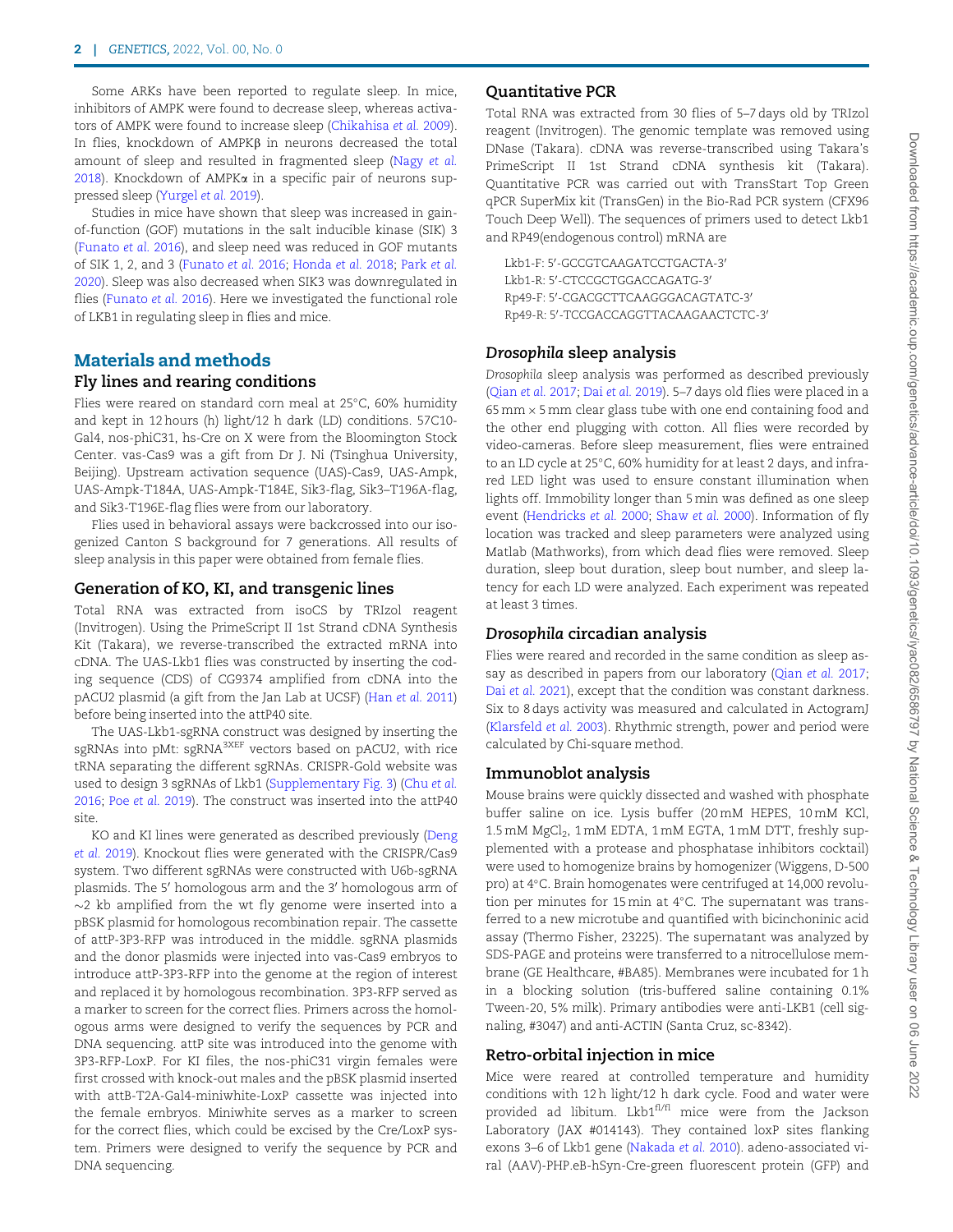AAV-PHP.eB-hSyn-GFP virus were from Chinese Institute for Brain Research, Beijing. All results of sleep analysis in this paper were obtained from female mice.

Total 0.2 ml/10 g avertin was injected intraperitoneally into the mice for anesthetization. Rodent eyes were protruded by gentle downward pressure to the skin on the dorsal and ventral sides of the eye. The operator inserted the needle beveled downward into the retro-orbital sinus at the medial corner of the eye (Yardeni et al. 2011). The AAV-PHP.eB virus was injected for whole brain infection (Chan et al. 2017).

#### Mouse sleep analysis

Mouse sleep analysis was described in a previous article from our laboratory (Zhang et al. 2018). Eight-week-old mice were selected for retro-orbital injection. One week after viral injection, EEG and EMG electrode implantation procedures were performed. Mice were allowed to recover for more than 5 days individually and placed in a recording cage and tethered to an omni-directional arm (RWD Life Science Inc.) with connection cable for 2 days of habituation before recording. EEG and EMG data were recorded with custom software at a sampling frequency of 200 Hz for 2 consecutive days to analyze sleep/wake behavior under baseline conditions. The recording chamber was maintained at 12 h LD cycle and controlled temperature (24-25°C). EEG/EMG data were initially processed by Accusleep (Barger et al. 2019) before manual correction in SleepSign to improve accuracy. WAKE was scored as high amplitude and variable EMG and fast and low amplitude EEG. Nonrapid eye movement (NREM) was scored as high amplitude  $\delta$  (1–4 Hz) frequency EEG and low EMG tonus. REM was scored as a complete silent of EMG signals and low amplitude high frequency  $\theta$  (6–9 Hz)-dominated EEG signal.

For power spectrum analysis, EEG was subjected to fast Fourier transform analysis with a Hamming window method by SleepSign, yielding power spectra between 0 and 25 Hz with a 0.39 Hz bin resolution. Epochs containing movement artifacts were marked, included in sleep duration analysis but excluded from the power spectra analysis. Power spectra for each vigilance state represents the mean power distribution of this state during a 24-h baseline recording. The  $\delta$ -power density of NREMs per hour represents the average of  $\delta$ -power density as a percentage of  $\delta$ -band power (1–4 Hz) to total power (0–25 Hz) for each NREM epoch contained in an hour.

## **Statistics**

All statistical analyses were performed with Prism 7 (GraphPad Software). Differences in means between samples larger than 2 groups were analyzed using ordinary 1-way ANOVA. Unpaired t test was used for 2 groups comparison. Power spectrum between different lines was compared by 2-way ANOVA followed by Turkey's multiple comparisons test. n.s. denotes  $P > 0.05$ ; \*P  $<$  0.05; \*\*P  $<$  0.01; and \*\*\*P  $<$  0.001 for all statistical results in this paper.

## Results

### Sleep phenotypes of Drosophila Lkb1 mutants

Null mutants for Lkb1 are lethal in Drosophila (Martin and St Johnston 2003). We had generated a Lkb1 knockout ("lkb1 $T1$ ") line (Supplementary Figs. 1a and 3b) and found that  $lkb1^{T1/T1}$  mutation was lethal in the pupa stage. The level of Lkb1 mRNA was reduced in the heterozygous lkb $1^{T1/+}$  flies (Supplementary Fig. 1b). We then tested whether the heterozygous lkb $1^{T1}$  had any phenotype in sleep using flies kept in 12 hours (h) light/12 h dark (LD) cycles (Supplementary Fig. 1c). While  $lkb1^{T1/+}$  flies were not significantly different from the wild-type (wt) flies in sleep bout numbers (Supplementary Fig. 1e), or daytime sleep duration (Supplementary Fig. 1d), daytime sleep bout duration (Supplementary Fig. 1f), lkb1 $T1/+$  flies showed significantly lower nighttime sleep duration (Supplementary Fig. 1d), nighttime sleep bout duration (Supplementary Fig. 1f), and longer latency to sleep (Supplementary Fig. 1g). Thus, there was dosage-sensitive physiological requirement of Lkb1 in nighttime sleep.

We tried to, and succeeded in, generating  $lkb1^{T2}$ , a hypomorphic mutation for Lkb1 in flies (Fig. 1a; Supplementary Fig. 3, a and b). Lkb1 mRNA was significantly reduced in  $lkb1^{T2/+}$  and lkb1<sup>T2/T2</sup> flies (Fig. 1b). During the day, lkb1<sup>T2/T2</sup> flies were not significantly different from the  $lkb1^{T2/+}$  and wt flies in sleep duration (Fig. 1, c and d), sleep bout number (Fig. 1e), sleep bout duration (Fig. 1f), or latency to sleep (Fig. 1g). During the night, not only lkb1<sup>T2/T2</sup> flies showed significantly reduced sleep duration (Fig. 1, c and d), highly reduced sleep bout duration (Fig. 1f) and highly increased latency (Fig. 1g) than the wt flies, but also the heterozygous lkb1 $T^{2/+}$  flies were significantly different from the wt flies in all these parameters (Fig. 1,  $c-g$ ), indicating a dosage sensitive requirement for Lkb1.

We examined the phenotypes of  $lkb1^{T1/T2}$ . Consistent with the lkb1T2/T2, the mRNA levels of Lkb1 were significantly reduced in  $lkb1^{T1/T2}$  compared with wt,  $lkb1^{T1/+}$  and  $lkb1^{T2/+}$ , and even lower than that in  $lkb1^{T2/T2}$  (Supplementary Fig. 2a).

The sleep phenotype in  $lkb1^{T1/T2}$  flies was also consistent with  $lkb1^{T2/T2}$ , with highly reduced nighttime sleep duration (Supplementary Fig. 2, b and c), highly reduced sleep bout duration (Supplementary Fig. 2e) and highly increased latency to sleep (Supplementary Fig. 2f), when compared with wt,  $lkb1^{T1/+}$ , and  $lkb1^{T2/+}$  flies.

Results of sleep analysis of lkb1 $T^{1/+}$ , lkb1 $T^{2/+}$ , lkb1 $T^{2/T2}$ , and lkb1T1/T2 mutant flies all consistently support that Lkb1 plays a physiological role in promoting sleep.

## Rescue of sleep phenotypes by Lkb1 in flies

We inserted the sequence of the yeast transcription factor Gal4 into the lkb1 $T^2$  mutant flies, flanking the lkb1 promoter, and obtained lkb1<sup>T2</sup>-Gal4 flies (Fig. 2a). We also generated UAS-Lkb1 flies in which the Lkb1 CDS was expressed under the control of the UAS (Brand and Perrimon 1993). Because Gal4 protein binds to the UAS, the expression of Lkb1 in flies resulting from the crosses between lkb1T2-Gal4 flies and UAS-Lkb1 flies would be under the control of the endogenous Lkb1 promoter. Indeed, expression of Lkb1 mRNA was restored when  $lkb1^{T2}$ -Gal4 and UAS-Lkb1 were present in the same flies (Fig. 2b), whereas Lkb1 mRNA was less in wt flies. UAS-Lkb1; lkb1<sup>T2/T2</sup> mutant flies, and lkb1<sup>T2</sup>-Gal4/lkb1T2-Gal4 flies than that in the wt. UAS-Lkb1 alone could not restore Lkb1 mRNA expression level to that in wt flies (Fig. 2b).

Both daytime and nighttime sleep durations were less in  $lkb1^{T2}$ -Gal4/lkb1<sup>T2</sup>-Gal4 flies than those in wt flies (Fig. 2c). Introduction of UAS-Lkb1 in  $lkb1^{T2/T2}$  flies or  $lkb1^{T2}$ -Gal4 alone could not restore sleep. When both lkb1<sup>T2</sup>-Gal4 and UAS-Lkb1 were present, nighttime sleep durations were restored (Fig. 2d). Nighttime sleep bout number, nighttime sleep bout duration, and nighttime latency were restored when both  $lkb1^{T2}$ -Gal4 and UAS-Lkb1 were present, but not when lkb1<sup>T2</sup>-Gal4 or UAS-Lkb1 alone was present (Fig. 2, e–g).

These results support that the sleep phenotypes of  $lkb1^{T2/T2}$ were attributable to the reduction of Lkb1 mRNA expression in these flies.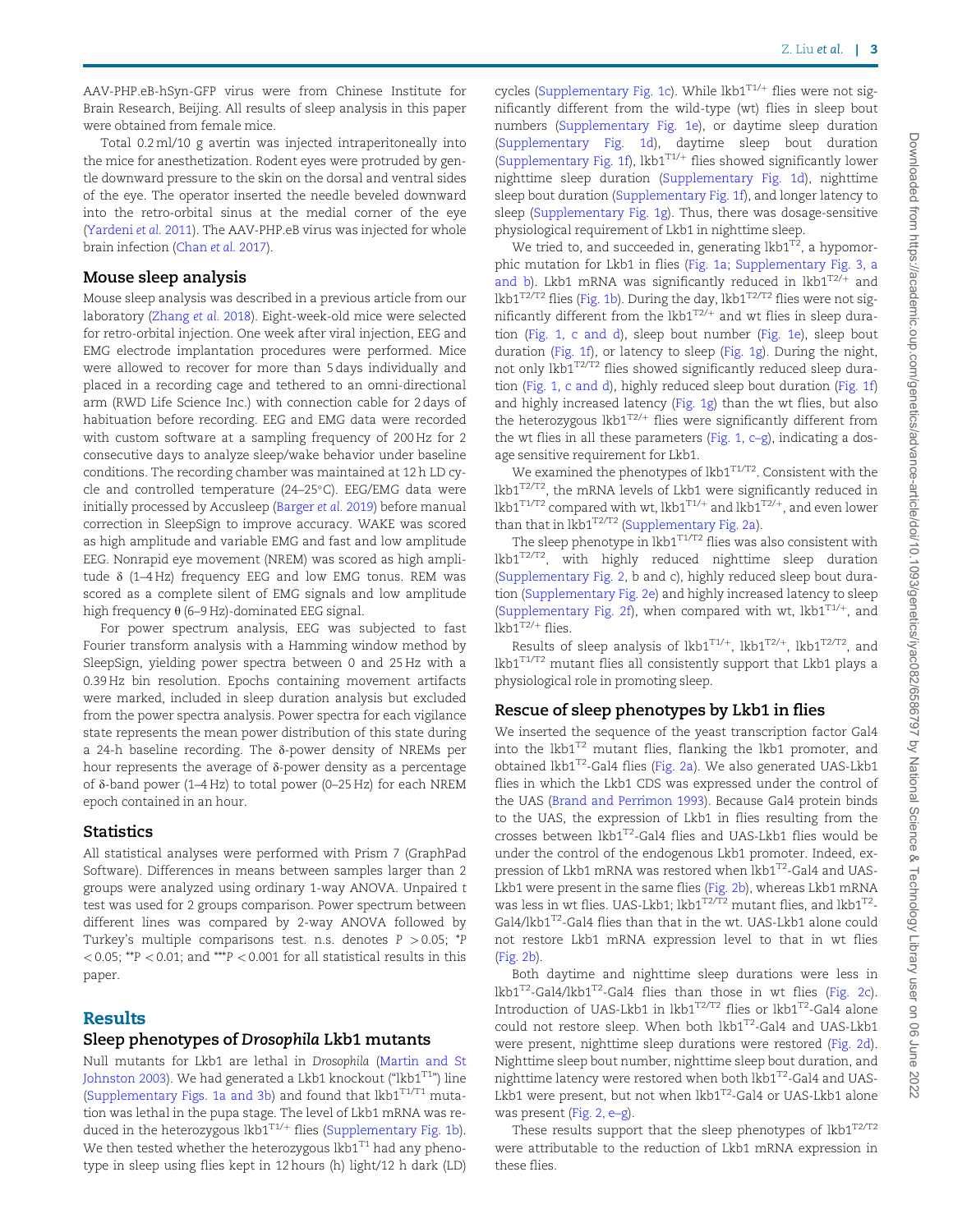

Fig. 1. Sleep phenotypes of Lkb1 knock-down mutant flies. a) A diagram illustrating the Lkb1 insertion mutant lkb1<sup>T2</sup>. b) Relative Lkb1 mRNA levels in lkb1<sup>T2/T2</sup> (red), lkb1<sup>T2/+</sup> (blue), and wt (black) flies. c) Sleep profiles of lkb1<sup>T2/T2</sup> (red, n = 42), lkb1<sup>T2/+</sup> (blue, n = 44), and wt (black, n = 44) flies in a 12 h light/12 h dark (LD) cycle. Statistical analysis of sleep duration, sleep bout number, sleep bout duration, and latency to sleep in lkb1T2/T2 (red,  $n = 42$ ), lkb1<sup>T2/+</sup> (blue,  $n = 44$ ), and wt (black,  $n = 44$ ) flies. Open bars denote daytime, filled bars denote nighttime. d) Sleep duration. Nighttime sleep durations of lkb1<sup>T2/T2</sup> mutants were significantly less than those in lkb1<sup>T2/+</sup> and wt flies. e) Sleep bout number. Daytime sleep bout number of lkb1<sup>T2/T2</sup> mutants was less than that of wt flies. f) Sleep bout duration. Nighttime sleep bout duration of lkb1<sup>T2/T2</sup> mutants was significantly less than those of lkb1 $T^{2/+}$  and wt flies. g) Latency to sleep. Latency to sleep after light-off of lkb1 $T^{2/72}$  mutants was significantly prolonged than lkb1 $T^{2/+}$  and wt flies. Oneway ANOVA was used. n.s. denotes P > 0.05, \*P < 0.05, \*\*P < 0.01, \*\*\*P < 0.001. Error bars represent standard error of the mean (SEM).

#### Sleep phenotypes of flies carrying neuronal deletion of the Lkb1 gene

To determine whether Lkb1 functions in neurons, we used the CRISPR-Cas9 system to delete Lkb1 from neurons specifically (Supplementary Fig. 4). A pan-neuronal Gal4 driver (57C10-Gal4) was used to control the expression of small guide RNA (sgRNA) targetting Lkb1 in neurons. Compared with 57C10-Gal4>UAS-Cas9 alone or 57C10-Gal4>UAS-Lkb1-sgRNA alone, when both UAS-Cas9 and UAS-Lkb1-sgRNA were present in flies, nighttime sleep duration (Fig. 3b) and nighttime sleep bout duration (Fig. 3d) were significantly reduced and nighttime sleep latency significantly lengthened (Fig. 3e). Daytime sleep duration, bout number, bout duration and latency were not significantly affected by neuronal gene targeting of Lkb1 (Fig. 3, b–e).

We also investigated any potential effect that overexpression of Lkb1 in neurons might cause (Supplementary Fig. 5a). We detected no phenotype resulting from neuronal overexpression of Lkb1 on daytime and nighttime sleep duration, sleep bout number, sleep bout duration, or latency (Supplementary Fig. 5, b–f).

In all 3 series of experiments (Figs. 1–3), nighttime sleep phenotypes were more obvious than daytime sleep phenotypes. These results strongly indicate that Lkb1 expression in neurons are required physiologically for sleep, especially nighttime sleep.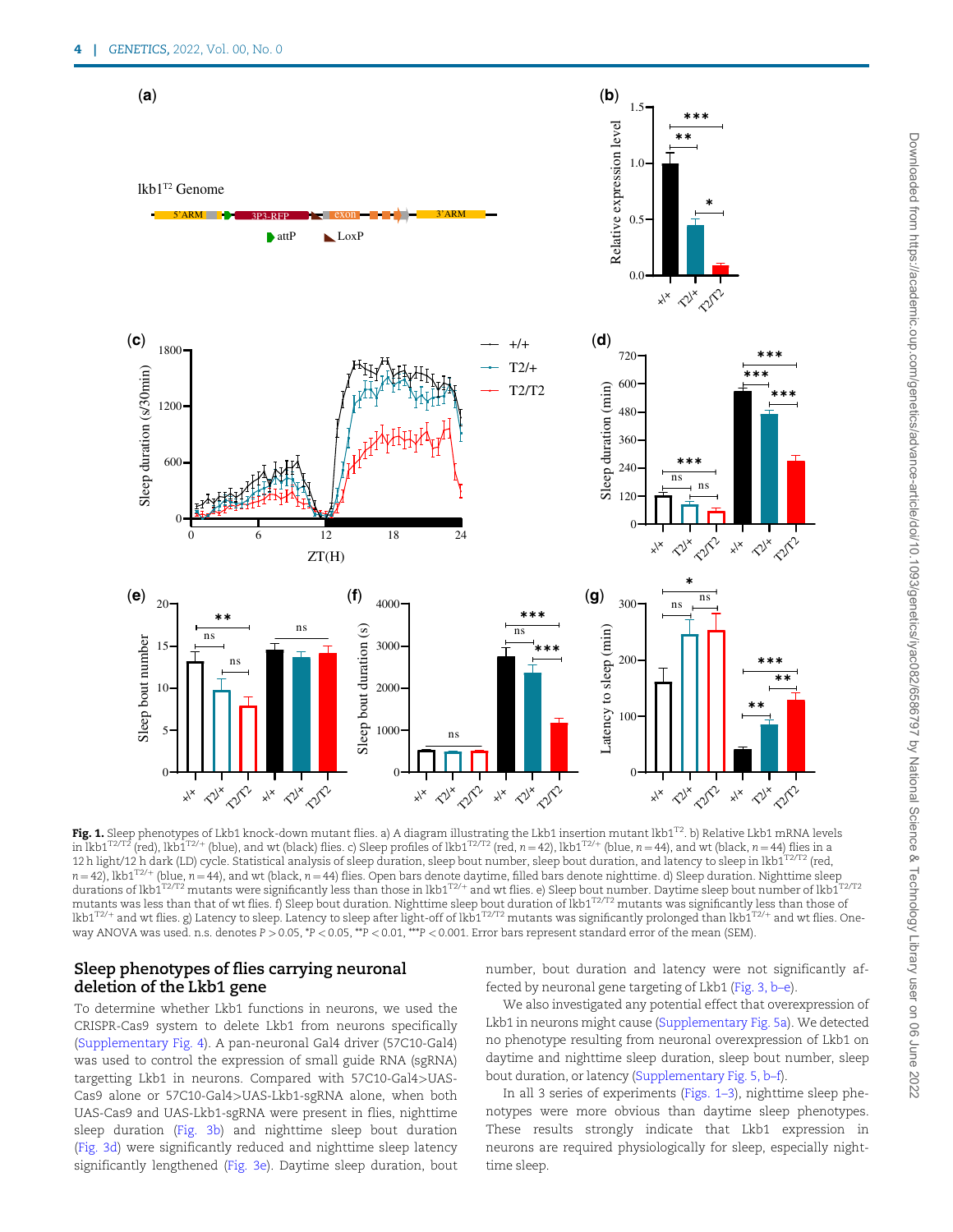

Fig. 2. Rescue of sleep loss in lkb1<sup>T2/T2</sup> by Lkb1. a) A diagram of lkb1<sup>T2</sup>-Gal4: a cDNA for the yeast Gal4 gene inserted in the lkb1<sup>T2</sup> knockdown mutants. b) Relative Lkb1 mRNA levels in lkb1<sup>T2</sup>-Gal4 (blue), UAS-Lkb1; lkb1<sup>T2</sup>-Gal4 (red), UAS-Lkb1; lkb1<sup>T2</sup> (yellow), and wt (black) flies. In lkb1<sup>T2</sup>-Gal4 homozygous flies, UAS-Lkb1 cDNA driven by Gal4 to rescue sleep phenotypes of lkb1 knockdown mutants. c) Sleep profiles of UAS-Lkb1; lkb1T2-Gal4 (red,  $n = 45$ ), UAS-Lkb1; lkb1<sup>T2</sup> (yellow,  $n = 47$ ), lkb1<sup>T2</sup>-Gal4 (blue,  $n = 46$ ), and wt (black,  $n = 36$ ) flies. Statistical analysis of sleep duration, sleep bout number, sleep bout duration and latency to sleep in UAS-Lkb1; lkb1<sup>T2</sup>-Gal4 (red, n = 45), UAS-Lkb1; lkb1<sup>T2</sup> (yellow, n = 47), lkb1<sup>T2</sup>-Gal4 (blue, n = 46), and wt (black, n=36) flies. Open bars denote daytime, filled bars nighttime. d) Sleep duration. Nighttime sleep duration of UAS-Lkb1; lkb1<sup>T2</sup>-Gal4 was similar<br>to that of wt mutants, both significantly higher than UAS-Lkb1; lk UAS-Lkb1; lkb1<sup>T2</sup>-Gal4 was similar to the wt but significantly higher than UAS-Lkb1; lkb1<sup>T2</sup> and lkb1<sup>T2</sup>-Gal4 flies. f) Sleep bout duration. Nighttime sleep bout duration of UAS-Lkb1; lkb1<sup>T2</sup>-Gal4 was similar to the wt but significantly higher than UAS-Lkb1; lkb1<sup>T2</sup> and lkb1<sup>T2</sup>-Gal4 flies. g) Latency to sleep. Latency after light-off of UAS-Lkb1; lkb1<sup>T2</sup>-Gal4 was similar to the wt but significantly shorter than UAS-Lkb1; lkb1<sup>T2</sup> and lkb1<sup>T2</sup>-Gal4 flies. One-way ANOVA was used. n.s. denotes  $P > 0.05$ ,  $*P < 0.05$ ,  $*P < 0.01$ ,  $**P < 0.001$ . Error bars represent SEM.

#### Genetic interactions between Lkb1 and Ampk or Sik3 in flies

To examine potential genetic interactions of Lkb1 with either Ampk or Sik3, we combined the loss-of-function (LOF) Lkb1 mutation lkb1<sup>T2</sup> with specific point mutations in either Ampk or Sik3.

The regulatory site T184 in Drosophila AMPK and T196 in Drosophila SIK3 were equivalent to T172 of mammalian AMPK2 and T221 of mammalian SIK3, important for their activities. When the endogenous T184 in fly AMPK was mutated to alanine (A) or glutamic acid (E), flies were lethal. We therefore introduced T184A and T184E mutations into an Ampk transgene whose expression was controlled by UAS. We introduced UAS-Ampk, UAS-Ampk-T184A, and UAS-Ampk-T184E into lkb1<sup>T2/T2</sup> flies and used a pan-neuronal driver to express them in neurons (Fig. 4). Neuronal overexpression of Ampk-T184E (Fig. 4a) and UAS-Ampk (Fig. 4c) in lkb1 $T^2$  flies did not significantly change the sleep phenotypes of lkb1T2/T2 flies, but neuronal overexpression of UAS-Ampk-T184A (Fig. 4b) in lkb1<sup>T2/T2</sup> flies further decreased nighttime sleep duration.

Point mutations of Sik3-flag, Sik3-T196A-flag, and Sik3-T196Eflag were constructed in Drosophila. When the endogenous T196 in Sik3 was mutated to A or E, we could get homozygous flies. Upon crossing to lkb1<sup>T2/T2</sup>, Sik3-T196A-flag; lkb1<sup>T2/T2</sup> were homozygous lethal. The cross of Sik3-T196E-flag into the  $lkb1^{T2/T2}$ background generated viable flies, with no detectable change in sleep (Fig. 5).

Allele-specific genetic interactions between Lkb1 and Ampk in sleep, or between Lkb1 and Sik3 in viability, suggest, but do not prove, regulatory relationships between Lkb1 and Ampk in sleep or Sik3 in viability.

### Circadian rhythm in Lkb1 mutant flies

The transcription factor differentiated embryo-chondrocyte 1 regulates circadian rhythm and can negatively regulate the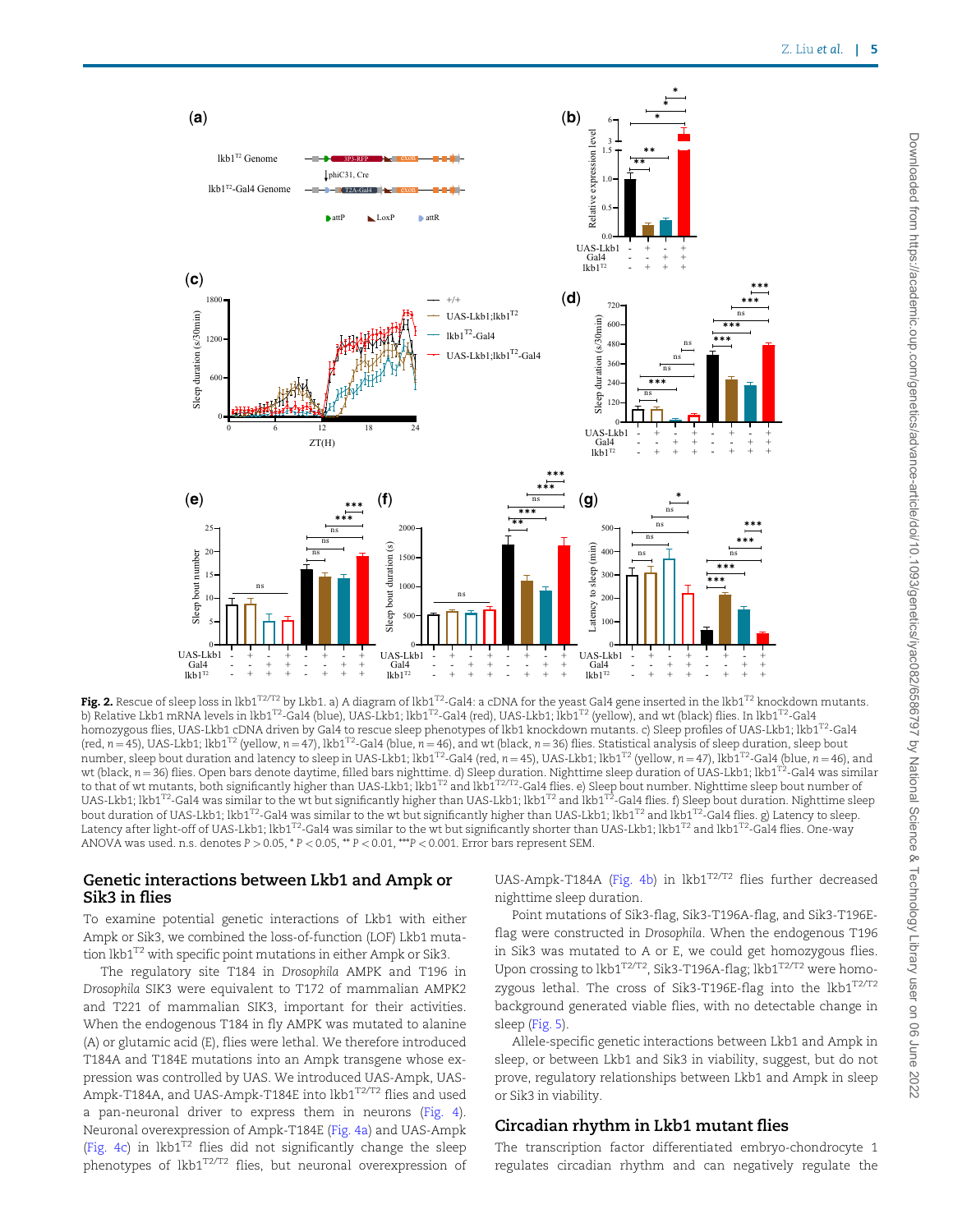

Fig. 3. Sleep phenotypes of mutants from whose neurons Lkb1 was targeted. a) Sleep profiles of UAS-Lkb1-sgRNA/57C10-Gal4;+/UAS-Cas9 (red,  $n = 44$ ), UAS-Lkb1-sgRNA/57C10-Gal4 (blue,  $n = 41$ ), and 57C10-Gal4/+;+/UAS-Cas9 (black,  $n = 45$ ) flies. Statistical analysis of sleep duration, sleep bout number, sleep bout duration, and latency to sleep in UAS-Lkb1-sgRNA/57C10-Gal4;+/UAS-Cas9 (red,  $n = 44$ ), UAS-Lkb1-sgRNA/57C10-Gal4 (blue,  $n = 41$ ), and  $57C10-Gal4/+; +/UAS-Cas9$  (black,  $n = 45$ ) flies. Open bars denote daytime, filled bars nighttime. b) Sleep duration. Daytime and nighttime sleep duration of UAS-Lkb1-sgRNA/57C10-Gal4;+/UAS-Cas9 was significantly less than those of UAS-Lkb1-sgRNA/57C10-Gal4 and 57C10-Gal4/+;+/UAS-Cas9 flies. c) Sleep bout number. Daytime and nighttime sleep bout numbers of UAS-Lkb1-sgRNA/57C10-Gal4;+/UAS-Cas9 was not significantly from those of UAS-Lkb1-sgRNA/57C10-Gal4 and 57C10-Gal4/+;+/UAS-Cas9 flies. d) Sleep bout duration. Nighttime sleep bout duration of UAS-Lkb1-sgRNA/57C10-Gal4;+/ UAS-Cas9 was significantly less than that of UAS-Lkb1-sgRNA/57C10-Gal4 and 57C10-Gal4/+;+/UAS-Cas9 flies. e) Latency to sleep. Latency to sleep after light-off of UAS-Lkb1-sgRNA/57C10-Gal4;+/UAS-Cas9 was longer than that of 57C10-Gal4/+;+/UAS-Cas9 which was not significantly different from that of UAS-Lkb1-sgRNA/57C10-Gal4 flies. One-way ANOVA was used. n.s. denotes P > 0.05, \*P < 0.05, \*P < 0.01, \*\*P < 0.001. Error bars represent SEM.

transcription of Lkb1 and subsequently reduce AMPK activity (Sato et al. 2015).

We tested whether the circadian rhythm was affected in Lkb1 mutant flies. Lkb1 mutant flies were not different from wt flies in period length (Supplementary Fig. 7b). Relative rhythmic power was increased in  $lkb1^{T2/+}$  and  $lkb1^{T2/T2}$  mutants than wt flies (Supplementary Fig. 7).

#### Sleep phenotypes in Lkb1 conditional knockout mice

To investigate potential involvement of Lkb1 in regulating sleep of mammalian animals, we obtained Lkb1<sup>fl/fl</sup> mice in which the loxP sites flanked exons 3–6 of the Lkb1 gene (Nakada et al. 2010). To delete the Lkb1 gene from these mice, we injected AAV constructs expressing either the Cre recombinase together with the GFP or GFP alone to infect the mouse brain. Cre-GFP or GFP was under the control of a neuronal specific promoter human Synapsin I (hSyn) (in AAV-PHP.eB-hSyn-Cre-GFP or AAV-PHP.eBhSyn-GFP).

We analyzed the expression of LKB1 protein in mice (Fig. 6, a and b). Injection of Cre-GFP expressing virus into wt or  $Lkb1^{fl/+}$ mice did not reduce LKB1 protein expression in the brain. Neither did injection of only GFP expressing virus into  $Lkb1<sup>f1/f1</sup>$  mice. This conclusion was reached by examination of either several mouse brains combined (Fig. 6a), or individual mouse brains (Fig. 6b).

Functionally, only when the Cre-GFP expressing virus was injected into Lkb $1<sup>f1/f1</sup>$  mice, wake duration was significantly increased during daytime (Fig. 6c; Supplementary Fig. 6a), NREM sleep duration was significantly decreased during daytime (Fig. 6e; Supplementary Fig. 6b). Controls (Cre-GFP injection into wt or Lkb1 $f$ <sup>fl/+</sup> mice, GFP injection into Lkb1 $f$ <sup>fl/fl</sup> mice) did not significantly changed any sleep phenotypes.

REM sleep duration was not significantly affected by Cre-GFP injection into Lkb1<sup>fl/fl</sup> mice (Fig. 6g; Supplementary Fig. 6c).

Power density in the  $1-4$  Hz range ( $\delta$  power density) of NREM is a commonly accepted indicator of sleep need (Borbely et al. 1981; Borbely 1982; Daan et al. 1984; Tobler and Borbely 1986; Dijk et al. 1987; Werth et al. 1996; Franken et al. 2001). We found that NREM  $\delta$  power density was significantly reduced when the Cre-GFP expressing virus was injected into  $Lkb1^{f1/f1}$  mice (Fig. 6f). Analysis over 24 h indicated that significant reduction was observed over most of the daily cycle (Fig. 6i).

## **Discussion**

Our results indicate that LKB1 is required for sleep regulation: it plays an important and conserved role by promoting sleep in both flies and mice. LKB1 plays this role in neurons in both species because gene targeting of Lkb1 in neurons led to reduction of sleep. In mice, with the additional advantage of EEG analysis, we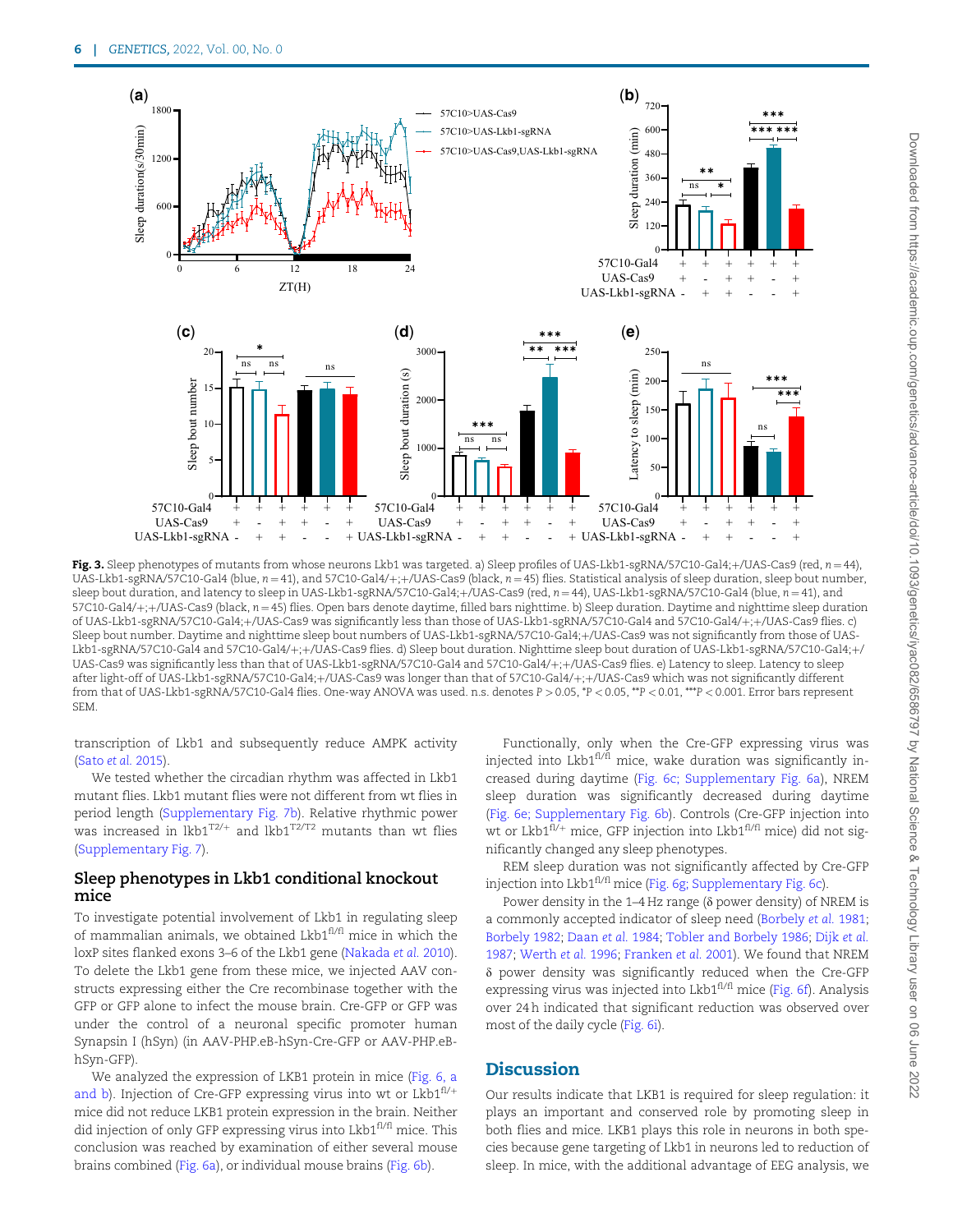

Fig. 4. Genetic interactions between lkb1 and ampk. a) Sleep profiles of UAS-Ampk-T184E/57C10; lkb1<sup>T2</sup> (red, n = 19), 57C10; lkb1<sup>T2</sup> (yellow, n = 24), UAS-Ampk-T184E; lkb1<sup>T2</sup> (blue, n = 22) and wt (black, n = 24) flies. b) Sleep profiles of UAS-Ampk-T184A/57C10; lkb1<sup>T2</sup> (red, n = 24), 57C10; lkb1<sup>T2</sup> (yellow,  $n = 24$ ), UAS-Ampk-T184A; lkb1<sup>T2</sup> (blue,  $n = 23$ ) and wt (black,  $n = 24$ ) flies. c) Sleep profiles of UAS-Ampk/57C10; lkb1<sup>T2</sup> (red,  $n = 24$ ), 57C10; lkb1<sup>T2</sup> (yellow,  $n = 24$ ), UAS-Ampk; lkb1<sup>T2</sup> (blue,  $n = 11$ ) and wt (black,  $n = 24$ ) flies. (d–g) Statistical analysis of sleep duration, sleep bout number, sleep bout duration, and latency to sleep in wt (black,  $n = 24$ ), 57C10; lkb1<sup>T2</sup> (yellow,  $n = 24$ ), UAS-Ampk-T184E; lkb1<sup>T2</sup> (blue,  $n = 22$ ), UAS-Ampk-T184E/57C10; lkb1<sup>T2</sup> (red,  $n = 19$ , UAS-Ampk-T184A; lkb1<sup>T2</sup> (blue,  $n = 23$ ), UAS-Ampk-T184A/57C10; lkb1<sup>T2</sup> (red,  $n = 24$ ), UAS-Ampk; lkb1<sup>T2</sup> (blue,  $n = 11$ ), and UAS-Ampk/57C10; lkb1<sup>T2</sup> (red,  $n = 24$ ) flies. Open bars denote daytime, filled bars nighttime; n.s. not shown. One-way ANOVA was used. n.s. denotes P > 0.05, \*P < 0.05, \*\*P < 0.01, \*\*\*P < 0.001. Error bars represent SEM.

find that LKB1 regulates sleep need as indicated by reduced NREM δ power density in Lkb1 knockdown mutant mice.

Sleep is important for animals. Sleep regulation is accomplished through 2 processes: circadian and sleep homeostatic (Borbely 1982; Borbely et al. 2016). The circadian clock regulates the timing of sleep, and homeostatic process regulates the sleep drive. Molecular mechanisms of the circadian clock have been revealed through research in Drosophila and other organisms (Hendricks et al. 2000; Shaw et al. 2000; Nitabach and Taghert 2008; Allada and Chung 2010; Mohawk et al. 2012). Although many sleep-related genes have been identified in sleep regulation (Cirelli 2009; Allada et al. 2017; Jan et al. 2020), our understanding of the mechanisms underlying sleep homeostatic regulation remains limited (Allada et al. 2017; Donlea et al. 2017).

Multiple regions in Drosophila and mouse brains have been implicated in sleep regulation. In flies, sleep is regulated by several regions including: the ILNv and DN1 clock neurons which are important for circadian control of sleep (Parisky et al. 2008; Shang et al. 2008; Sheeba et al. 2008; Chung et al. 2009; Shang et al. 2013; Kunst et al. 2014). And the mushroom bodies, the dorsal of fanshaped body, the ellipsoid body, the pars intercerebralis, and glia (Joiner et al. 2006; Foltenyi et al. 2007; Crocker et al. 2010; Donlea et al. 2011; Guo et al. 2011; Seugnet et al. 2011; Liu et al. 2012; Ueno et al. 2012; Yi et al. 2013; Donlea et al. 2014; Park et al. 2014; Chen et al. 2015; Liu et al. 2016; Pimentel et al. 2016). In mammals, sleep is regulated by monoaminergic, cholinergic, glutamatergic, and GABAergic neurons that are distributed in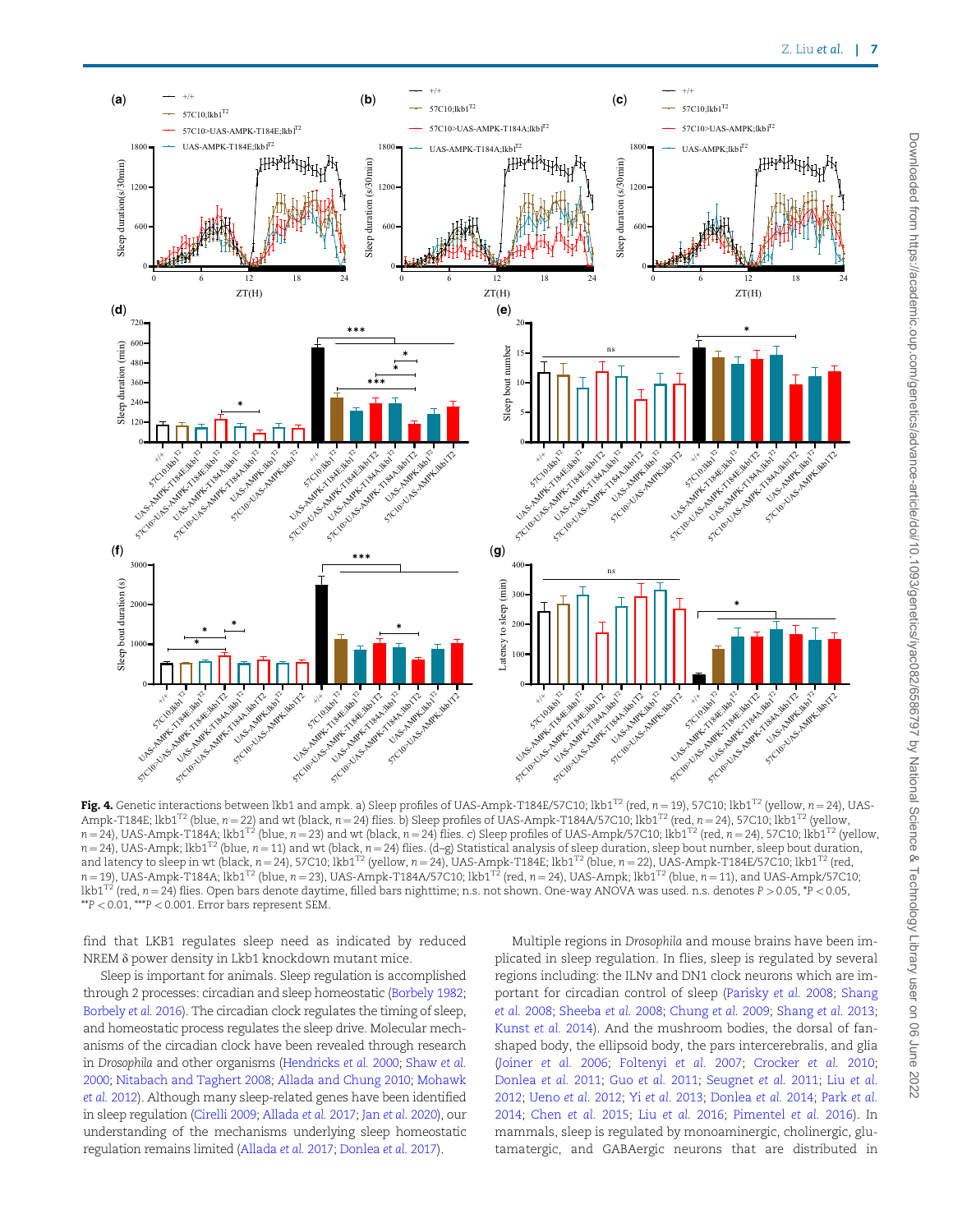

Fig. 5. Genetic interactions between lkb1 and sik3. a) Sleep profiles of lkb1<sup>T2</sup> (red, n = 45), Sik3-T196E-flag; lkb1<sup>T2</sup> (dark red, n = 46), Sik3-flag; lkb1<sup>T2</sup> (orange,  $n = 48$ ), Sik3-T196E-flag (blue,  $n = 45$ ), Sik3-flag (dark blue,  $n = 44$ ) and wt (black,  $n = 46$ ) flies. (b–e) Statistical analysis of sleep duration, sleep bout number, sleep bout duration, and latency to sleep in wt (black,  $n=46$ ), Sik3-flag (dark blue,  $n=44$ ), Sik3-T196E-flag (blue,  $n=45$ ), Sik3-flag; lkb1 $^{12}$ (orange,  $n = 48$ ), Sik3-T196E-flag; lkb1<sup>T2</sup> (dark red,  $n = 46$ ), and lkb1<sup>T2</sup> (red,  $n = 45$ ) flies. Open bars denote daytime, filled bars nighttime. Statistics for groups Sik3-flag; lkb1<sup>T2</sup> and Sik3-T196E-flag; lkb1<sup>T2</sup> were presented. One-way ANOVA was used. n.s. denotes  $P > 0.05$ ,  $P < 0.05$ ,  $\gamma P < 0.01$ ,  $\gamma P > 0.001$ . Error bars represent SEM.

multiple regions including the brain stem, the preoptic hypothalamus, the lateral hypothalamus, and the basal forebrain (Weber and Dan 2016; Saper and Fuller 2017; Scammell et al. 2017). It will be interesting to investigate whether Lkb1 functions in all or a limited subset of neurons to regulate sleep.

Lkb1 as a master kinase can regulate the activities of ARKs by phosphorylating the site in the active T loop equivalent to AMPK-T172 (Lizcano et al. 2004). Because both AMPK and SIK3 are involved in sleep regulation, it will be interesting to investigate downstream kinases mediating the function of Lkb1 in sleep regulation. Is it SIK3, AMPK, or other members of the ARKs? Our findings of allelespecific genetic interactions between Lkb1 and Ampk suggest that they could be upstream and downstream of each other in

regulating sleep. Because of the lethality of double mutation combination of Sik3 and lkb1, we cannot rule out that Sik3 may also be downstream of Lkb1 in regulating Drosophila sleep. The  $Ca^{2+}/cal$ modulin-dependent protein kinase kinase-2 (CaMKK2, also known as CaMKKβ) could phosphorylate AMPKα-T172 (Hawley et al. 2005; Hurley et al. 2005; Woods et al. 2005; Anderson et al. 2008), but CaMKK2 could not phosphorylate the equivalent sites in the other ARKs, including SIK3 (Fogarty et al. 2010). It will be interesting to investigate whether and how CaMKK2 regulates sleep.

In Drosophila, LKB1 functions through SIK3 which phosphorylates histone deacetylase 4 (HDAC4) to regulate lipid storage (Choi et al. 2015). It will be interesting to investigate whether HDAC4 is downstream of LKB1 in sleep regulation.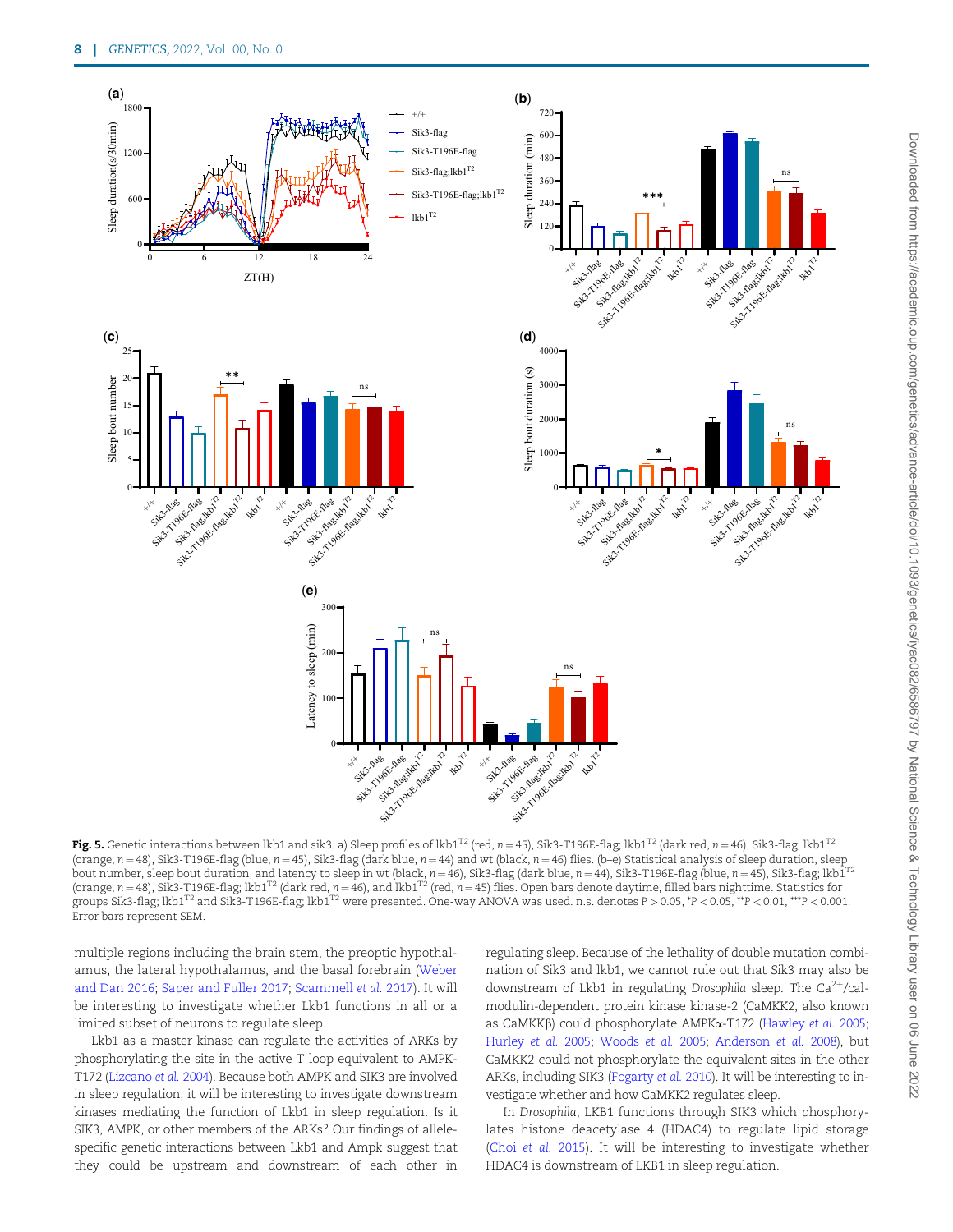

**Fig. 6.** Sleep phenotypes of lkb1 conditional knockout mice. a) Levels of LKB1 protein from Lkb1<sup>fl/fl</sup> mice injected with AAV-hSyn-Cre-GFP virus (Cre $^+$ Lkb1 $^{f1/f1}$ , n=4), Lkb1 $^{f1/f1}$  mice injected with AAV-hSyn-GFP virus (GFP+Lkb1 $^{f1/f1}$ , n=3), Lkb1 $^{f1/f+}$  mice injected with AAV-hSyn-Cre-GFP virus (Cre†Lkb1 $^{f1/f+}$ , n = 2) and Lkb1<sup>+/+</sup> mice injected with AAV-hSyn-Cre-GFP virus (Cre<sup>+</sup> Lkb1<sup>+/+</sup>, n = 2). These mice were among those used for EEG recording and analysis.<br>b) Levels of LKB1 protein in individual mice (genotypes labeled: Cr mice as those in (a) but presented individually. Statistical analysis of wake duration, NREM duration and REM duration in Cre<sup>+</sup> Lkb1<sup>fl/fl</sup> (red, n = 10), GFP<sup>+</sup> Lkb1<sup>f1/f1</sup> (yellow, n=5), Cre<sup>+</sup> Lkb1<sup>f1/+</sup> (blue, n=7), and Cre<sup>+</sup> Lkb1<sup>+/+</sup> (black, n=4) mice in a 12:12 LD cycle. White background denotes daytime, gray<br>background nighttime. c) Wake duration. Daytime wake durat Lkb1<sup> $^+/+ mice. Night-time wake duration of Cre<sup>+</sup> Lkb1<sup>1/1</sup> mice was higher than that of GFP<sup>+</sup> Lkb1<sup>1/1</sup> mice. e) NREM duration. Daytime NREM duration of$  $C$ re $\pm$  Lkb1 $^{f1/f1}$  mice was lower than those of GFP $^+$  Lkb1 $^{f1/f1}$ , Cre $^+$  Lkb1 $^{f1/f+}$ , and Cre $^+$  Lkb1 $^{+/-}$  mice. Night-time NREM duration of Cre $^+$  Lkb1 $^{f1/f1}$  mice was lower than that of GFP† Lkb1 $^{ \eta/\eta}$  mice. g) REM duration. Daytime and nighttime REM durations of Cre $^+$  Lkb1 $^{ \eta/\eta}$  mice was not significantly different from those of GFP<sup>+</sup> Lkb1<sup>fl/fl</sup>, Cre<sup>+</sup> Lkb1<sup>fl/+</sup>, and Cre<sup>+</sup> Lkb1<sup>+/+</sup> mice. EEG power spectrum of (d) WAKE, (f) NREM, and (h) REM states in Cre<sup>+</sup> Lkb1<sup>fl/fl</sup> (red, n = 8),  $GFP+Lkb1^{f1/f}$  (yellow, n = 5), Cre<sup>+</sup> Lkb1<sup>fl/+</sup> (blue, n = 6), and Cre<sup>+</sup> Lkb1<sup>+/+</sup> (black, n = 4) mice. (i) NREM  $\delta$ -power density of Cre<sup>+</sup> Lkb1<sup>fl/fl</sup> (red, n = 8), GFP<sup>+</sup> Lkb1<sup>fl/fl</sup> (yellow, n = 5), Cre<sup>+</sup> Lkb1<sup>fl/+</sup> (blue, n = 6), and Cre<sup>+</sup> Lkb1<sup>+/+</sup> (black, n = 4) mice. One-way ANOVA was used in (c, e, g) for comparison of Cre<sup>+</sup> Lkb1<sup>fl/fl</sup>, Cre<sup>+</sup> Lkb1<sup>fl/+</sup>, and Cre<sup>+</sup> Lkb1<sup>+/+</sup> mice. Unpaired t test was used in (c, e, g) for comparison of Cre<sup>+</sup> Lkb1<sup>fl/fl</sup>, and GFP<sup>+</sup> Lkb1<sup>fl/fl</sup> mice. Two-way ANOVA followed by Turkey's multiple comparisons test was used in (d, f, h, i). n.s. denotes P > 0.05, \*P < 0.05, \*\*P < 0.01, \*\*\*P < 0.001. Error bars represent SEM.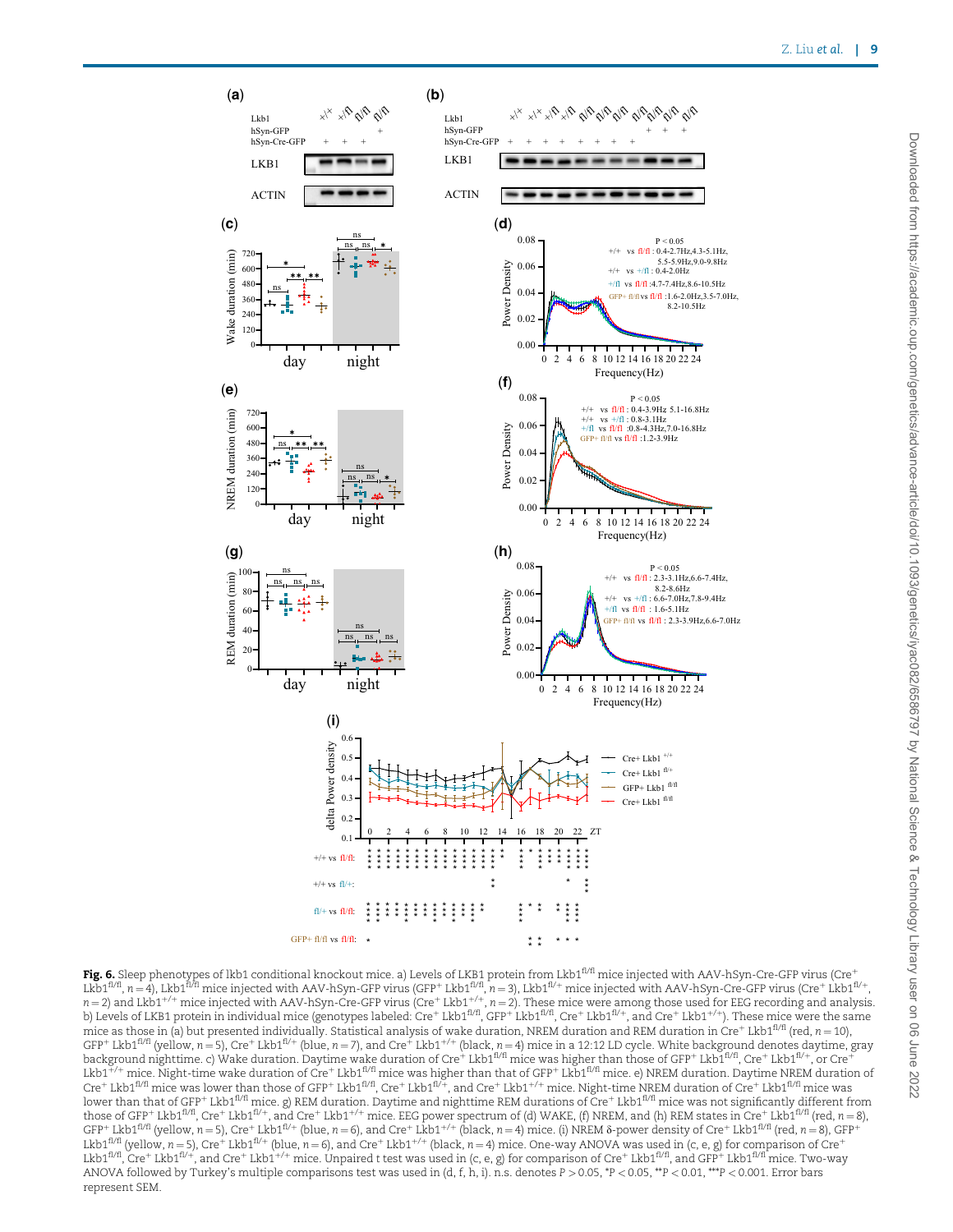More importantly, an important question for further studies is whether Lkb1 regulation of sleep is related to its regulation of metabolism. Changes in energy homeostasis directly and reversibly influence the sleep/wake cycle (Collet et al. 2016). Some molecules involved in metabolism regulate sleep (Taheri et al. 2004; Bjorness and Greene 2009; Thimgan et al. 2010; Gerstner et al. 2011; Nixon et al. 2015; Grubbs et al. 2020). In Drosophila, starvation suppresses sleep without building up sleep drive (Thimgan et al. 2010). Lkb1 and its downstream components are involved in regulating metabolism, with examples such as LKB1-AMPK signaling in the liver regulating glucose homeostasis (Shaw et al. 2005), SIK3-HDAC4 regulating energy balance in Drosophila (Wang et al. 2011). Either LKB1 has 2 independent roles in sleep and metabolism or that its 2 roles are related.

Our recent in vitro biochemical discoveries of STE20 phosphorylation of AMPK and SIK3 (and other ARKs) raise more questions about physiological significance of any STE20 or any other ARK in sleep (Liu, Wang, Cui, Gao, et al. 2022; Liu, Wang, Cui, et al. 2022).

## Data availability

Strains and plasmids are available upon request. All data necessary for confirming the conclusions of the article are present within the article and its supplementary data.

Supplemental material is available at GENETICS online.

## Acknowledgments

We are grateful to Dr Bowen Deng for Ampk flies, to Ping-ping Yan, Lan Wang, and Yong-hui Zhang for technical assistance, to Drs Wei Yang and En-xin Zhou for Drosophila video tracing programs, to Dan Wang for mouse rearing, to members of the Rao lab for discussion, to the Bloomington Drosophila Stock Center for flies, to the Jackson Laboratory for mice, to CIBR, Peking-Tsinghua Center for Life Sciences, IDG/McGovern Institute for Brain Research at Peking University and Changping Laboratory for support.

## Conflicts of interest

The authors declare no conflict of interests.

## Literature cited

- Alessi DR, Sakamoto K, Bayascas JR. LKB1-dependent signaling pathways. Annu Rev Biochem. 2006;75:137–163.
- Allada R, Chung BY. Circadian organization of behavior and physiology in Drosophila. Annu Rev Physiol. 2010;72:605–624.
- Allada R, Cirelli C, Sehgal A. Molecular mechanisms of sleep homeostasis in flies and mammals. Cold Spring Harb Perspect Biol. 2017;9(8):a027730.
- Anderson KA, Ribar TJ, Lin F, Noeldner PK, Green MF, Muehlbauer MJ, Witters LA, Kemp BE, Means AR. Hypothalamic CaMKK2 contributes to the regulation of energy balance. Cell Metab. 2008; 7(5):377–388.
- Bardeesy N, Sinha M, Hezel AF, Signoretti S, Hathaway NA, Sharpless NE, Loda M, Carrasco DR, DePinho RA. Loss of the Lkb1 tumour suppressor provokes intestinal polyposis but resistance to transformation. Nature. 2002;419(6903):162–167.
- Barger Z, Frye CG, Liu D, Dan Y, Bouchard KE. Robust, automated sleep scoring by a compact neural network with distributional shift correction. PLoS One. 2019;14(12):e0224642.
- Beg ZH, Allmann DW, Gibson DM. Modulation of 3-hydroxy-3-methylglutaryl coenzyme A reductase activity with cAMP and with protein fractions of rat liver cytosol. Biochem Biophys Res Commun. 1973;54(4):1362–1369.
- Bjorness TE, Greene RW. Adenosine and sleep. Curr Neuropharmacol. 2009;7(3):238–245.
- Borbely AA. A two process model of sleep regulation. Hum Neurobiol. 1982;1(3):195–204.
- Borbely AA, Baumann F, Brandeis D, Strauch I, Lehmann D. Sleep deprivation: effect on sleep stages and EEG power density in man. Electroencephalogr Clin Neurophysiol. 1981;51(5):483–495.
- Borbely AA, Daan S, Wirz-Justice A, Deboer T. The two-process model of sleep regulation: a reappraisal. J Sleep Res. 2016;25(2): 131–143.
- Brand AH, Perrimon N. Targeted gene expression as a means of altering cell fates and generating dominant phenotypes. Development. 1993;118(2):401–415.
- Carling D, Clarke PR, Zammit VA, Hardie DG. Purification and characterization of the AMP-activated protein-kinase. Copurification of acetyl-CoA carboxylase kinase and 3-hydroxy-3-methylglutaryl-CoA reductase kinase-activities. Eur J Biochem. 1989; 186(1–2):129–136.
- Carling D, Zammit VA, Hardie DG. A common bicyclic protein-kinase cascade inactivates the regulatory enzymes of fatty-acid and cholesterol-biosynthesis. FEBS Lett. 1987;223(2):217–222.
- Carlson CA, Kim KH. Regulation of hepatic acetyl coenzyme A carboxylase by phosphorylation and dephosphorylation. J Biol Chem. 1973;248(1):378–380.
- Carretero J, Medina PP, Pio R, Montuenga LM, Sanchez-Cespedes M. Novel and natural knockout lung cancer cell lines for the LKB1/ STK11 tumor suppressor gene. Oncogene. 2004;23(22):4037–4040.
- Chan KY, Jang MJ, Yoo BB, Greenbaum A, Ravi N, Wu WL, Sanchez-Guardado L, Lois C, Mazmanian SK, Deverman BE, et al. Engineered AAVs for efficient noninvasive gene delivery to the central and peripheral nervous systems. Nat Neurosci. 2017; 20(8):1172–1179.
- Chen WF, Maguire S, Sowcik M, Luo W, Koh K, Sehgal A. A neuronglia interaction involving GABA transaminase contributes to sleep loss in sleepless mutants. Mol Psychiatry. 2015;20(2): 240–251.
- Chikahisa S, Fujiki N, Kitaoka K, Shimizu N, Sei H. Central AMPK contributes to sleep homeostasis in mice. Neuropharmacology. 2009; 57(4):369–374.
- Choi S, Lim DS, Chung J. Feeding and fasting signals converge on the LKB1-SIK3 pathway to regulate lipid metabolism in Drosophila. PLoS Genet. 2015;11(5):e1005263.
- Chu VT, Graf R, Wirtz T, Weber T, Favret J, Li X, Petsch K, Tran NT, Sieweke MH, Berek C, et al. Efficient CRISPR-mediated mutagenesis in primary immune cells using CrispRGold and a C57BL/6 Cas9 transgenic mouse line. Proc Natl Acad Sci U S A. 2016; 113(44):12514–12519.
- Chung BY, Kilman VL, Keath JR, Pitman JL, Allada R. The GABA(a) receptor EDL acts in peptidergic PDF neurons to promote sleep in Drosophila. Curr Biol. 2009;19(5):386–390.
- Cirelli C. The genetic and molecular regulation of sleep: from fruit flies to humans. Nat Rev Neurosci. 2009;10(8):549–560.
- Collet TH, van der Klaauw AA, Henning E, Keogh JM, Suddaby D, Dachi SV, Dunbar S, Kelway S, Dickson SL, Farooqi IS, et al. The sleep/wake cycle is directly modulated by changes in energy balance. Sleep. 2016;39(9):1691–1700.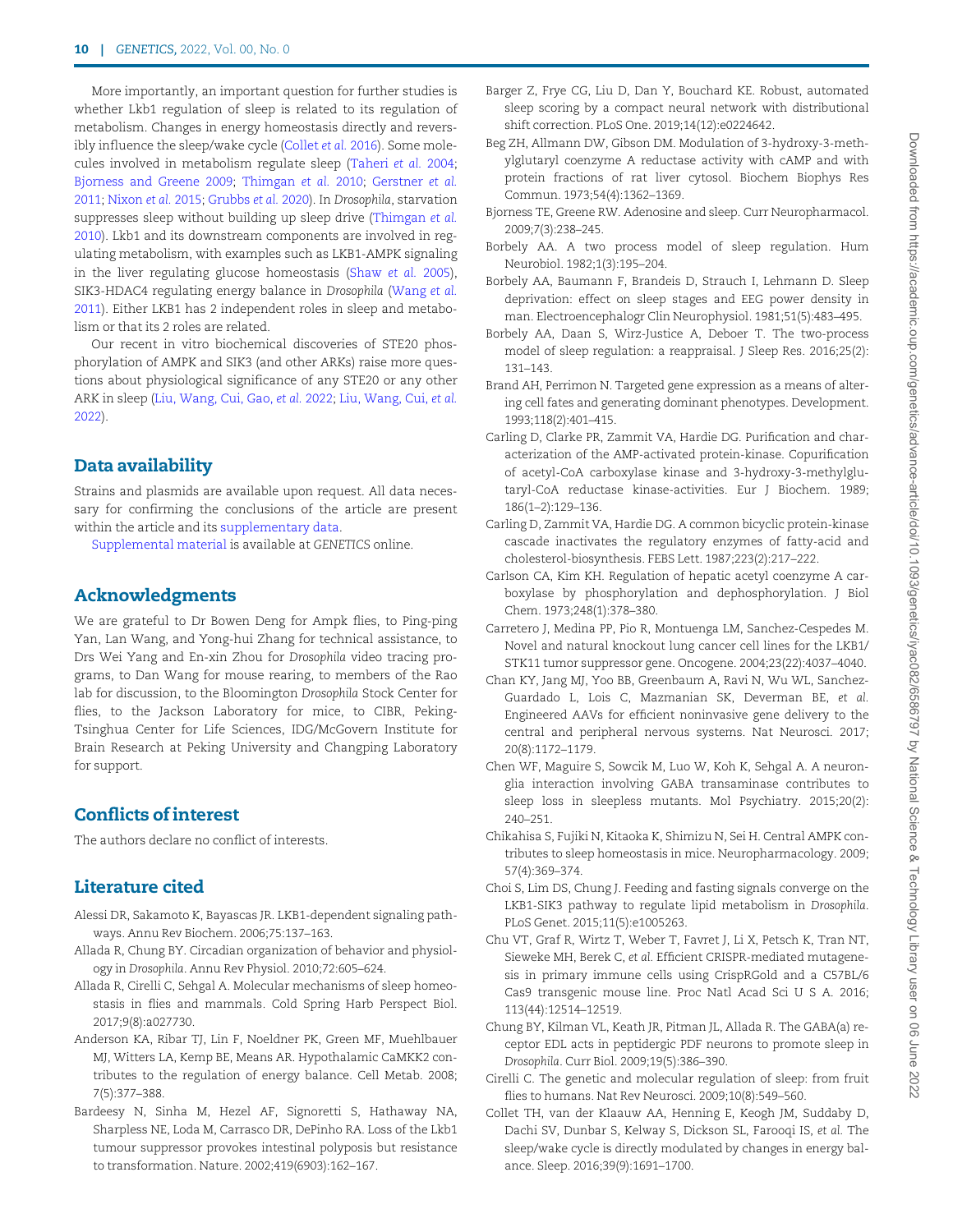- Crocker A, Shahidullah M, Levitan IB, Sehgal A. Identification of a neural circuit that underlies the effects of octopamine on sleep: wake behavior. Neuron. 2010;65(5):670–681.
- Daan S, Beersma DG, Borbely AA. Timing of human sleep: recovery process gated by a circadian pacemaker. Am J Physiol. 1984;246(2 Pt 2):R161–R183.
- Dai X, Zhou E, Yang W, Mao R, Zhang W, Rao Y. Molecular resolution of a behavioral paradox: sleep and arousal are regulated by distinct acetylcholine receptors in different neuronal types in Drosophila. Sleep. 2021;44(7):0161–8105.
- Dai X, Zhou E, Yang W, Zhang X, Zhang W, Rao Y. D-serine made by serine racemase in Drosophila intestine plays a physiological role in sleep. Nat Commun. 2019;10(1):2041–1723.
- Davies SP, Hawley SA, Woods A, Carling D, Haystead TAJ, Hardie DG. Purification of the AMP-activated protein-kinase on ATP-gammasepharose and analysis of its subunit structure. Eur J Biochem. 1994;223(2):351–357.
- Deng B, Li Q, Liu X, Cao Y, Li B, Qian Y, Xu R, Mao R, Zhou E, Zhang W, et al. Chemoconnectomics: mapping chemical transmission in Drosophila. Neuron. 2019;101(5):876–893.e4.
- Dijk DJ, Beersma DG, Daan S. EEG power density during nap sleep: reflection of an hourglass measuring the duration of prior wakefulness. J Biol Rhythms. 1987;2(3):207–219.
- Donlea JM, Alam MN, Szymusiak R. Neuronal substrates of sleep homeostasis; lessons from flies, rats and mice. Curr Opin Neurobiol. 2017;44:228–235.
- Donlea JM, Pimentel D, Miesenbock G. Neuronal machinery of sleep homeostasis in Drosophila. Neuron. 2014;81(4):860–872.
- Donlea JM, Thimgan MS, Suzuki Y, Gottschalk L, Shaw PJ. Inducing sleep by remote control facilitates memory consolidation in Drosophila. Science. 2011;332(6037):1571–1576.
- Ferrer A, Caelles C, Massot N, Hegardt FG. Activation of rat-liver cytosolic 3-hydroxy-3-methylglutaryl coenzyme A reductase kinase by adenosine 5'-monophosphate. Biochem Bioph Res Co. 1985;132(2):497–504.
- Fogarty S, Hawley SA, Green KA, Saner N, Mustard KJ, Hardie DG. Calmodulin-dependent protein kinase kinase-beta activates AMPK without forming a stable complex: synergistic effects of Ca2+ and AMP. Biochem J. 2010;426(1):109-118.
- Foltenyi K, Greenspan RJ, Newport JW. Activation of EGFR and ERK by rhomboid signaling regulates the consolidation and maintenance of sleep in Drosophila. Nat Neurosci. 2007;10(9):1160–1167.
- Franken P, Chollet D, Tafti M. The homeostatic regulation of sleep need is under genetic control. J Neurosci. 2001;21(8):2610–2621.
- Funato H, Miyoshi C, Fujiyama T, Kanda T, Sato M, Wang Z, Ma J, Nakane S, Tomita J, Ikkyu A, et al. Forward-genetics analysis of sleep in randomly mutagenized mice. Nature. 2016;539(7629): 378–383.
- Gerstner JR, Vanderheyden WM, Shaw PJ, Landry CF, Yin JCP. Fattyacid binding proteins modulate sleep and enhance long-term memory consolidation in Drosophila. PLoS One. 2011;6(1):e15890.
- Gill RK, Yang SH, Meerzaman D, Mechanic LE, Bowman ED, Jeon HS, Chowdhuri SR, Shakoori A, Dracheva T, Hong KM, et al. Frequent homozygous deletion of the LKB1/STK11 gene in non-small cell lung cancer. Oncogene. 2011;30(35):3784–3791.
- Grubbs JJ, Lopes LE, van der Linden AM, Raizen DM. A salt-induced kinase is required for the metabolic regulation of sleep. PLoS Biol. 2020;18(4):e3000220.
- Guldberg P, thor Straten P, Ahrenkiel V, Seremet T, Kirkin AF, Zeuthen J. Somatic mutation of the Peutz-Jeghers syndrome gene, LKB1/STK11, in malignant melanoma. Oncogene. 1999; 18(9):1777–1780.
- Guo F, Yi W, Zhou MM, Guo AK. Go signaling in mushroom bodies regulates sleep in Drosophila. Sleep. 2011;34(3):273–281.
- Han C, Jan LY, Jan YN. Enhancer-driven membrane markers for analysis of nonautonomous mechanisms reveal neuron-glia interactions in Drosophila. Proc Natl Acad Sci U S A. 2011;108(23): 9673–9678.
- Hardie DG. AMP-activated protein kinase: maintaining energy homeostasis at the cellular and whole-body levels. Annu Rev Nutr. 2014;34:31–55.
- Hardie DG, Schaffer BE, Brunet A. AMPK: an energy-sensing pathway with multiple inputs and outputs. Trends Cell Biol. 2016;26(3): 190–201.
- Hawley SA, Boudeau J, Reid JL, Mustard KJ, Udd L, Makela TP, Alessi DR, Hardie DG. Complexes between the LKB1 tumor suppressor, STRAD alpha/beta and MO25 alpha/beta are upstream kinases in the AMP-activated protein kinase cascade. J Biol. 2003;2(4):28.
- Hawley SA, Davison M, Woods A, Davies SP, Beri RK, Carling D, Hardie DG. Characterization of the AMP-activated protein kinase kinase from rat liver and identification of threonine 172 as the major site at which it phosphorylates AMP-activated protein kinase. J Biol Chem. 1996;271(44):27879–27887.
- Hawley SA, Pan DA, Mustard KJ, Ross L, Bain J, Edelman AM, Frenguelli BG, Hardie DG. Calmodulin-dependent protein kinase kinase-beta is an alternative upstream kinase for AMP-activated protein kinase. Cell Metab. 2005;2(1):9–19.
- Hearle N, Schumacher V, Menko FH, Olschwang S, Boardman LA, Gille JJ, Keller JJ, Westerman AM, Scott RJ, Lim W, et al. Frequency and spectrum of cancers in the Peutz-Jeghers syndrome. Clin Cancer Res. 2006;12(10):3209–3215.
- Hemminki A, Markie D, Tomlinson I, Avizienyte E, Roth S, Loukola A, Bignell G, Warren W, Aminoff M, Hoglund P, et al. A serine/threonine kinase gene defective in Peutz-Jeghers syndrome. Nature. 1998;391(6663):184–187.
- Hemminki A, Tomlinson I, Markie D, Jarvinen H, Sistonen P, Bjorkqvist AM, Knuutila S, Salovaara R, Bodmer W, Shibata D, et al Localization of a susceptibility locus for Peutz-Jeghers syndrome to 19p using comparative genomic hybridization and targeted linkage analysis. Nat Genet. 1997;15(1):87–90.
- Hendricks JC, Finn SM, Panckeri KA, Chavkin J, Williams JA, Sehgal A, Pack AI. Rest in Drosophila is a sleep-like state. Neuron. 2000; 25(1):129–138.
- Herzig S, Shaw RJ. AMPK: guardian of metabolism and mitochondrial homeostasis. Nat Rev Mol Cell Biol. 2018;19(2):121–135.
- Honda T, Fujiyama T, Miyoshi C, Ikkyu A, Hotta-Hirashima N, Kanno S, Mizuno S, Sugiyama F, Takahashi S, Funato H, et al. A single phosphorylation site of SIK3 regulates daily sleep amounts and sleep need in mice. Proc Natl Acad Sci U S A. 2018;115(41): 10458–10463.
- Hong SP, Leiper FC, Woods A, Carling D, Carlson M. Activation of yeast Snf1 and mammalian AMP-activated protein kinase by upstream kinases. Proc Natl Acad Sci U S A. 2003;100(15):8839–8843.
- Hurley RL, Anderson KA, Franzone JM, Kemp BE, Means AR, Witters LA. The Ca2+/calmodulin-dependent protein kinase kinases are AMP-activated protein kinase kinases. J Biol Chem. 2005;280(32): 29060–29066.
- Ingebritsen TS, Lee HS, Parker RA, Gibson DM. Reversible modulation of the activities of both liver microsomal hydroxymethylglutaryl coenzyme A reductase and its inactivating enzyme. Evidence for regulation by phosphorylation-dephosphorylation. Biochem Biophys Res Commun. 1978;81(4):1268–1277.
- Jan M, O'Hara BF, Franken P. Recent advances in understanding the genetics of sleep. F1000Research. 2020;9:214.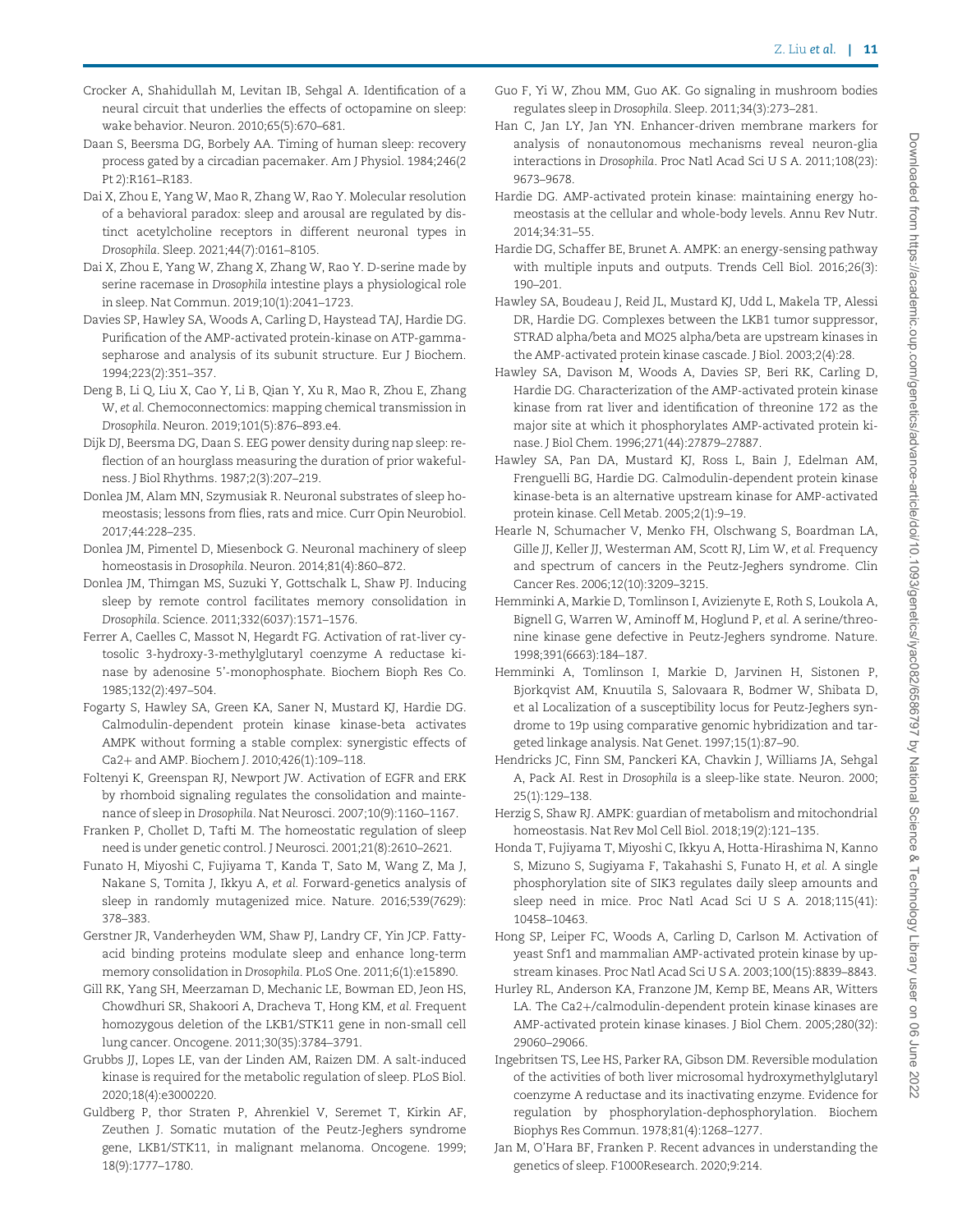- Jeghers H, Mc KV, Katz KH. Generalized intestinal polyposis and melanin spots of the oral mucosa, lips and digits; a syndrome of diagnostic significance. N Engl J Med. 1949;241(26):1031–1036.
- Jenne DE, Reimann H, Nezu J, Friedel W, Loff S, Jeschke R, Muller D, Back W, Zimmer M. Peutz-Jeghers syndrome is caused by mutations in a novel serine threonine kinase. Nat Genet. 1998;18(1): 38–44.
- Ji HB, Ramsey MR, Hayes DN, Fan C, McNamara K, Kozlowski P, Torrice C, Wu MC, Shimamura T, Perera SA, et al. LKB1 modulates lung cancer differentiation and metastasis. Nature. 2007; 448(7155):807–U807.
- Jishage K, Nezu J, Kawase Y, Iwata T, Watanabe M, Miyoshi A, Ose A, Habu K, Kake T, Kamada N, et al. Role of Lkb1, the causative gene of Peutz-Jegher's syndrome, in embryogenesis and polyposis. Proc Natl Acad Sci U S A. 2002;99(13):8903–8908.
- Joiner WJ, Crocker A, White BH, Sehgal A. Sleep in Drosophila is regulated by adult mushroom bodies. Nature. 2006;441(7094): 757–760.
- Klarsfeld A, Leloup JC, Rouyer F. Circadian rhythms of locomotor activity in Drosophila. Behav Process. 2003;64(2):161–175.
- Kunst M, Hughes ME, Raccuglia D, Felix M, Li M, Barnett G, Duah J, Nitabach MN. Calcitonin gene-related peptide neurons mediate sleep-specific circadian output in Drosophila. Curr Biol. 2014; 24(22):2652–2664.
- Liu QL, Liu S, Kodama L, Driscoll MR, Wu MN. Two dopaminergic neurons signal to the dorsal fan-shaped body to promote wakefulness in Drosophila. Curr Biol. 2012;22(22):2114–2123.
- Liu S, Liu QL, Tabuchi M, Wu MN. Sleep drive is encoded by neural plastic changes in a dedicated circuit. Cell. 2016;165(6): 1347–1360.
- Liu YX, Wang TV, Cui Y, Gao S, Rao Y. Biochemical purification uncovers mammalian sterile 3 (MST3) as a new protein kinase for multifunctional protein kinases AMPK and SIK3. J Biol Chem. 2022;298(5):101929.
- Liu YX, Wang TV, Cui Y, Li C, Jiang L, Rao Y. STE20 phosphorylation of AMPK related kinases revealed by biochemical purifications combined with genetics. J Biol Chem. 2022;298(5):101928.
- Lizcano JM, Goransson O, Toth R, Deak M, Morrice NA, Boudeau J, Hawley SA, Udd L, Makela TP, Hardie DG, et al. LKB1 is a master kinase that activates 13 kinases of the AMPK subfamily, including MARK/PAR-1. EMBO J. 2004;23(4):833–843.
- Lopez M, Dieguez C. Cellular energy sensors: AMPK and beyond. Mol Cell Endocrinol. 2014;397(1–2):1–3.
- Martin SG, St Johnston D. A role for Drosophila LKB1 in anteriorposterior axis formation and epithelial polarity. Nature. 2003; 421(6921):379–384.
- Matsumoto S, Iwakawa R, Takahashi K, Kohno T, Nakanishi Y, Matsuno Y, Suzuki K, Nakamoto M, Shimizu E, Minna JD, et al. Prevalence and specificity of LKB1 genetic alterations in lung cancers. Oncogene. 2007;26(40):5911–5918.
- Mehenni H, Gehrig C, Nezu J, Oku A, Shimane M, Rossier C, Guex N, Blouin JL, Scott HS, Antonarakis SE. Loss of LKB1 kinase activity in Peutz-Jeghers syndrome, and evidence for allelic and locus heterogeneity. Am J Hum Genet. 1998;63(6):1641–1650.
- Michell BJ, Stapleton D, Mitchelhill KI, House CM, Katsis F, Witters LA, Kemp BE. Isoform-specific purification and substrate specificity of the 5'-AMP-activated protein kinase. J Biol Chem. 1996; 271(45):28445–28450.
- Mitchelhill KI, Stapleton D, Gao G, House C, Michell B, Katsis F, Witters LA, Kemp BE. Mammalian AMP-activated protein-kinase shares structural and functional homology with the catalytic domain of yeast Snf1 protein-kinase. J Biol Chem. 1994;269(4): 2361–2364.
- Miyoshi H, Nakau M, Ishikawa T, Seldin MF, Oshima M, Taketo MM. Gastrointestinal hamartomatous polyposis in Lkb1 heterozygous knockout mice. Cancer Res. 2002;62(8):2261–2266.
- Mohawk JA, Green CB, Takahashi JS. Central and peripheral circadian clocks in mammals. Annu Rev Neurosci. 2012;35:445–462.
- Morton JP, Jamieson NB, Karim SA, Athineos D, Ridgway RA, Nixon C, Mckay CJ, Carter R, Brunton VG, Frame MC, et al. Lkb1 haploinsufficiency cooperates with KRAS to promote pancreatic cancer through suppression of p21-dependent growth arrest. Gastroenterology. 2010; 139(2):586–597.
- Munday MR, Carling D, Hardie DG. Negative interactions between phosphorylation of acetyl-coA carboxylase by the cyclic AMPdependent and AMP-activated protein-kinases. FEBS Lett. 1988; 235(1–2):144–148.
- Nagy S, Maurer GW, Hentze JL, Rose M, Werge TM, Rewitz K. AMPK signaling linked to the schizophrenia-associated 1q21.1 deletion is required for neuronal and sleep maintenance. PLoS Genet. 2018;14(12):e1007623.
- Nakada D, Saunders TL, Morrison SJ. Lkb1 regulates cell cycle and energy metabolism in haematopoietic stem cells. Nature. 2010; 468(7324):653–658.
- Nitabach MN, Taghert PH. Organization of the Drosophila circadian control circuit. Curr Biol. 2008;18(2):R84–93.
- Nixon JP, Mavanji V, Butterick TA, Billington CJ, Kotz CM, Teske JA. Sleep disorders, obesity, and aging: the role of orexin. Ageing Res Rev. 2015;20:63–73.
- Parisky KM, Agosto J, Pulver SR, Shang YH, Kuklin E, Hodge JJL, Kang K, Liu X, Garrity PA, Rosbash M, et al. PDF cells are a GABAresponsive wake-promoting component of the Drosophila sleep circuit. Neuron. 2008;60(4):672–682.
- Park M, Miyoshi C, Fujiyama T, Kakizaki M, Ikkyu A, Honda T, Choi J, Asano F, Mizuno S, Takahashi S, et al. Loss of the conserved PKA sites of SIK1 and SIK2 increases sleep need. Sci Rep. 2020;10(1): 8676.
- Park S, Sonn JY, Oh Y, Lim C, Choe J. SIFamide and SIFamide receptor define a novel neuropeptide signaling to promote sleep in Drosophila. Mol Cells. 2014;37(4):295–301.
- Peutz JLA. Very remarkable case of familial polyposis of mucous membrane of intestinal tract and nasopharynx accompanied by peculiar pigmentations of skin and mucous membrane. Nederl Maandschr Geneesk. 1921;10:134–146.
- Pimentel D, Donlea JM, Albot CBT, Ong SMS, Hurston AJFT, Miesenbock G. Operation of a homeostatic sleep switch. Nature. 2016;536(7616):333–337.
- Poe AR, Wang B, Sapar ML, Ji H, Li K, Onabajo T, Fazliyeva R, Gibbs M, Qiu Y, Hu Y, et al. Robust CRISPR/Cas9-mediated tissue-specific mutagenesis reveals gene redundancy and perdurance in Drosophila. Genetics. 2019;211(2):459–472.
- Qian Y, Cao Y, Deng B, Yang G, Li J, Xu R, Zhang D, Huang J, Rao Y. Sleep homeostasis regulated by 5HT2b receptor in a small subset of neurons in the dorsal fan-shaped body of Drosophila. Elife. 2017;6:e26519.
- Rowan A, Bataille V, MacKie R, Healy E, Bicknell D, Bodmer W, Tomlinson I. Somatic mutations in the Peutz-Jeghers (LKB1/ STKII) gene in sporadic malignant melanomas. J Invest Dermatol. 1999;112(4):509–511.
- Sakamoto K, McCarthy A, Smith D, Green KA, Hardie DG, Ashworth A, Alessi DR. Deficiency of LKB1 in skeletal muscle prevents AMPK activation and glucose uptake during contraction. EMBO J. 2005;24(10):1810–1820.
- Sanchez-Cespedes M, Parrella P, Esteller M, Nomoto S, Trink B, Engles JM, Westra WH, Herman JG, Sidransky D. Inactivation of